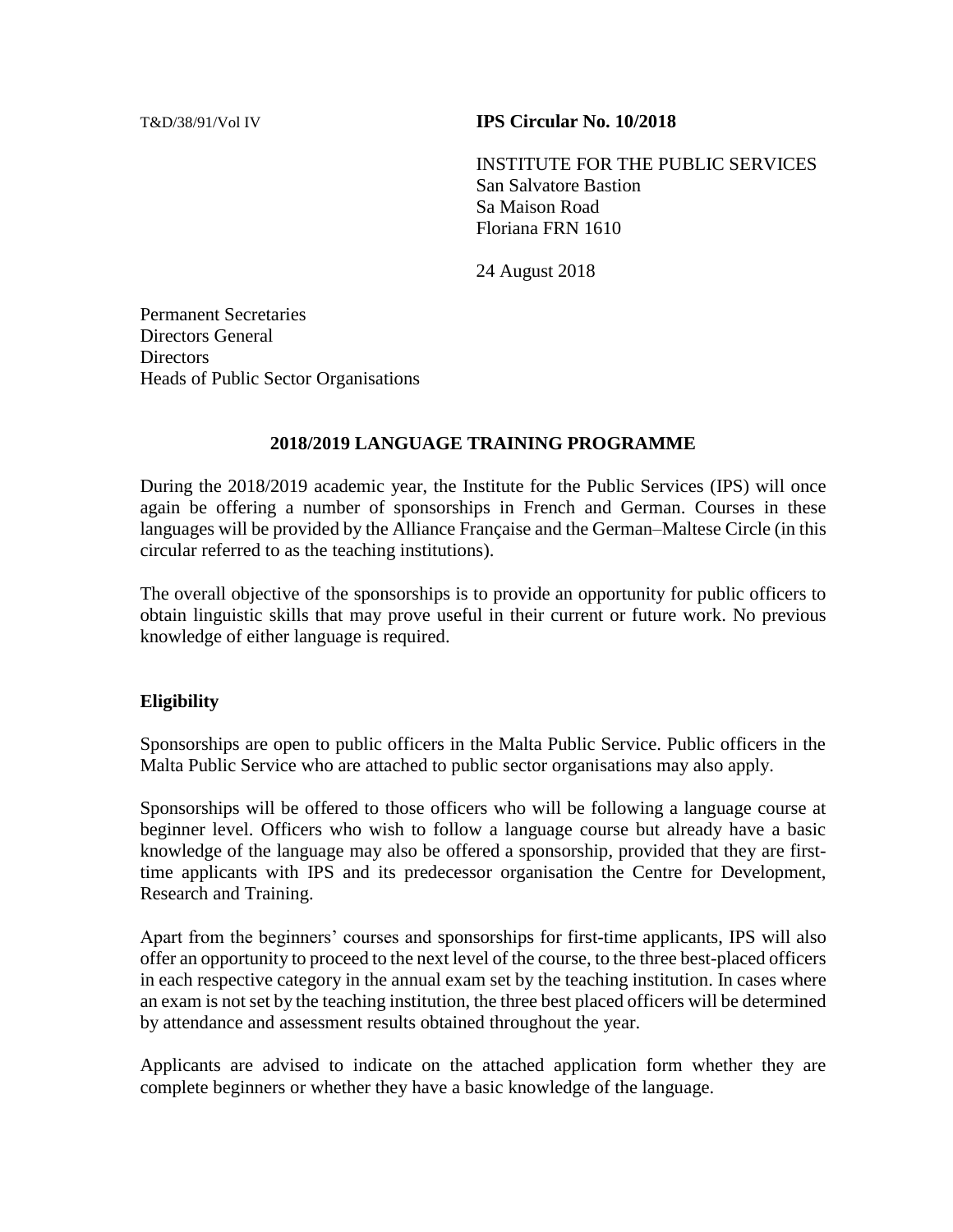# **Terms of the sponsorship**

Applicants will be asked to pay all relevant fees to the teaching institution. These will be refunded at the end of the academic year **on presentation of receipts,** and on condition that **attendance has been regular and the officers have been successful in the end-of-year examination**.

# **How to apply**

Interested officers are invited to:

- 1) apply with the respective teaching institution and pay the relevant fee; and
- 2) submit the **attached** application form to the IPS, in order to be eligible for refund at the end of the course.

Contact details of the teaching institutions are as follows:

### **FRENCH at the Alliance Française de Malte**

Il-Moll tal-Ħatab, Timber Wharf 7/8, Office 1&2, Il-Marsa

Tel: 2122 0701

Email: [info@alliancefr.org.mt](mailto:info@alliancefr.org.mt)

Website: [www.alliancefr.org.mt](http://www.alliancefr.org.mt/)

The Alliance Française is open from Monday to Thursday from 0830hrs to 1230hrs until the end of September. Winter hours are as follows: Monday from 1600hrs to 1900hrs, Tuesday, Wednesday and Thursday from 0900hrs to 1230hrs and from 1600hrs to 1930hrs. Fridays closed.

### **GERMAN at the German–Maltese Circle**

Messina Palace, 141 St Christopher Street, Valletta

Tel: 2124 6967

Email: [gmc@germanmaltesecircle.org](mailto:gmc@germanmaltesecircle.orgWebsite)

Website: [www.germanmaltesecircle.org](http://www.germanmaltesecircle.org/)

The German-Maltese Circle's office is open on weekdays from 0830hrs to 1230hrs and Mondays, Wednesday and Friday also from 1600hrs to 2000hrs till mid September. Winter opening hours are Mondays to Saturdays from 8:30 – 1230hrs and Mondays to Fridays from 1630hrs – 2030hrs

# **Officers who do not complete the IPS application form that is attached to this circular will not be given refunds, irrespective of how well they progress in their training.**

Applications, endorsed by the applicant's line manager, should be addressed to the Director, (Attn. Ms Deborah Pace), Institute for the Public Services, San Salvatore Bastion, Sa Maison Road, Floriana FRN 1610. Applications may also be submitted by email on [language.training@gov.mt,](mailto:language.training@gov.mt) with the completed application form scanned and sent as an attachment. Applications should reach IPS by not later than **noon of Friday 7th September 2018.**